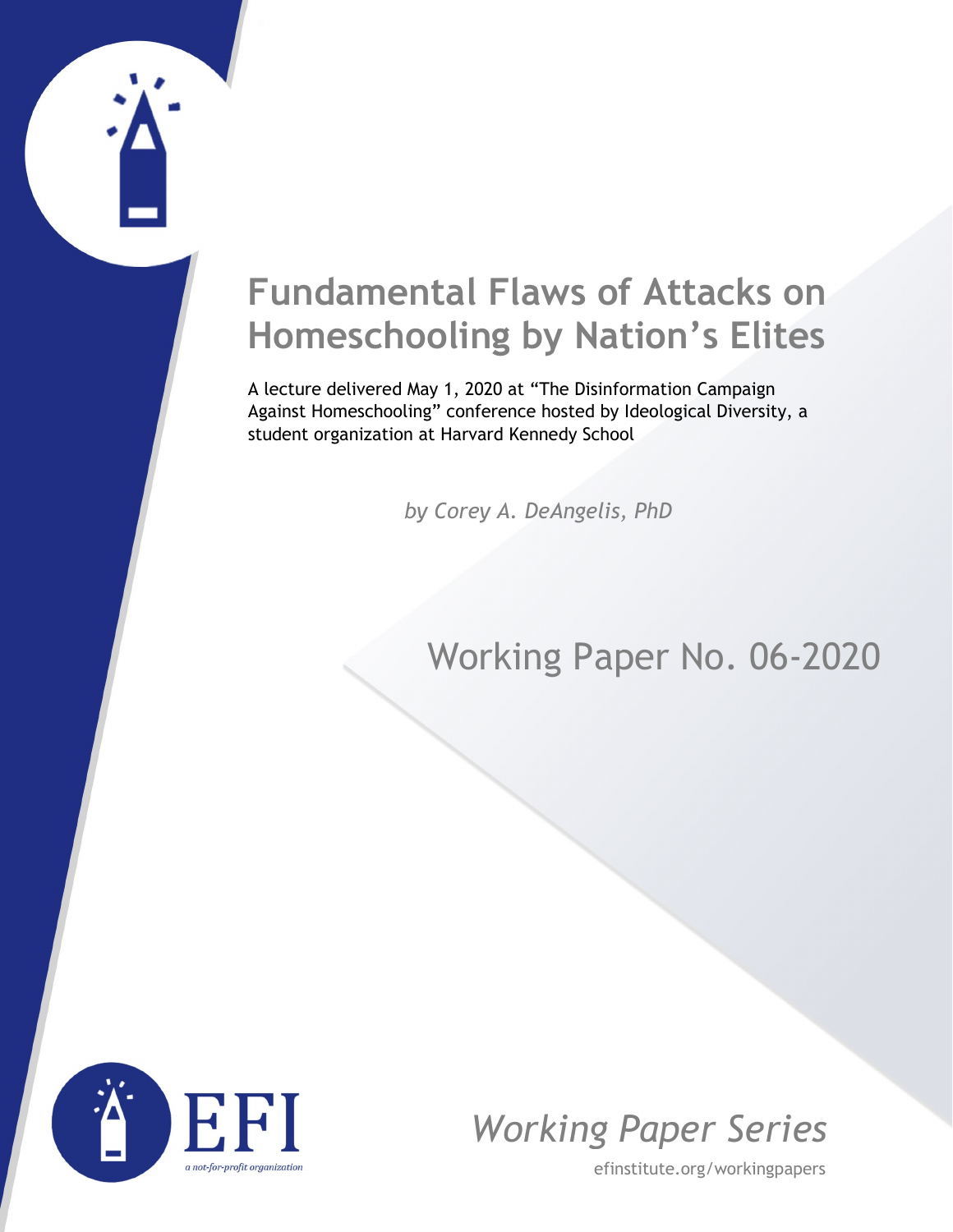*Editor's Note: This address was presented during a livestream event hosted by the Harvard Kennedy School titled: "The Disinformation Campaign Against Homeschooling" on 1 May 2020*

## Fundamental Flaws of Attacks on Homeschooling by Nation's Elites

By Corey A. DeAngelis, Ph.D.

It's bad timing for Elizabeth Bartholet's [article](https://harvardmagazine.com/2020/05/right-now-risks-homeschooling) to come out and to be highlighted in *[Harvard](https://harvardmagazine.com/2020/05/right-now-risks-homeschooling)  [Magazine,](https://harvardmagazine.com/2020/05/right-now-risks-homeschooling)* in which she argues that homeschooling prevents kids from being taught democratic values. The [Nation's Report Card](https://nces.ed.gov/nationsreportcard/) (National Assessment of Educational Progress, NAEP) just came out last week showing that the students in government schools have only reached fifteen percent proficiency in U.S. history, and three out of every four kids are not proficient in geography or civics.

Just to clarify up front, other panelists have called these "public schools" but I am not going to cede my language over to the other side because these are government schools. These schools are not open to the public. They discriminate based on zip code. You cannot just go to any public school you want. It's not like a public park. It's run by the government. It's operated by the government. It's funded by the government. It's compelled by the government. These are government schools. Let's make it clear with the language we use.

I'm going to use most of my time to respond to Professor Bartholet's claims.

I want to thank Kerry McDonald for doing a good job at that already, but I'll fill in the gaps a little bit and respond to Bartholet's *[Arizona Law Review](https://arizonalawreview.org/homeschooling-parent-rights-absolutism-vs-child-rights-to-education-protection/)* article. It's about 80 pages and I thought it was going to be better than *The Risks of Homeschooling* article that was in *Harvard Magazine,* but it wasn't actually any better—it was just longer and fraught with the same logical inconsistencies.

In it, she calls for a presumptive ban on homeschooling and she doesn't use statistics to back up her claims that homeschooling is the same thing as educational maltreatment or that it leads to more child abuse. She doesn't back up these claims. Instead, she says things like "well there's some families that might do this," and "there are many families that might do this." But, she doesn't cite many sources for many of her claims.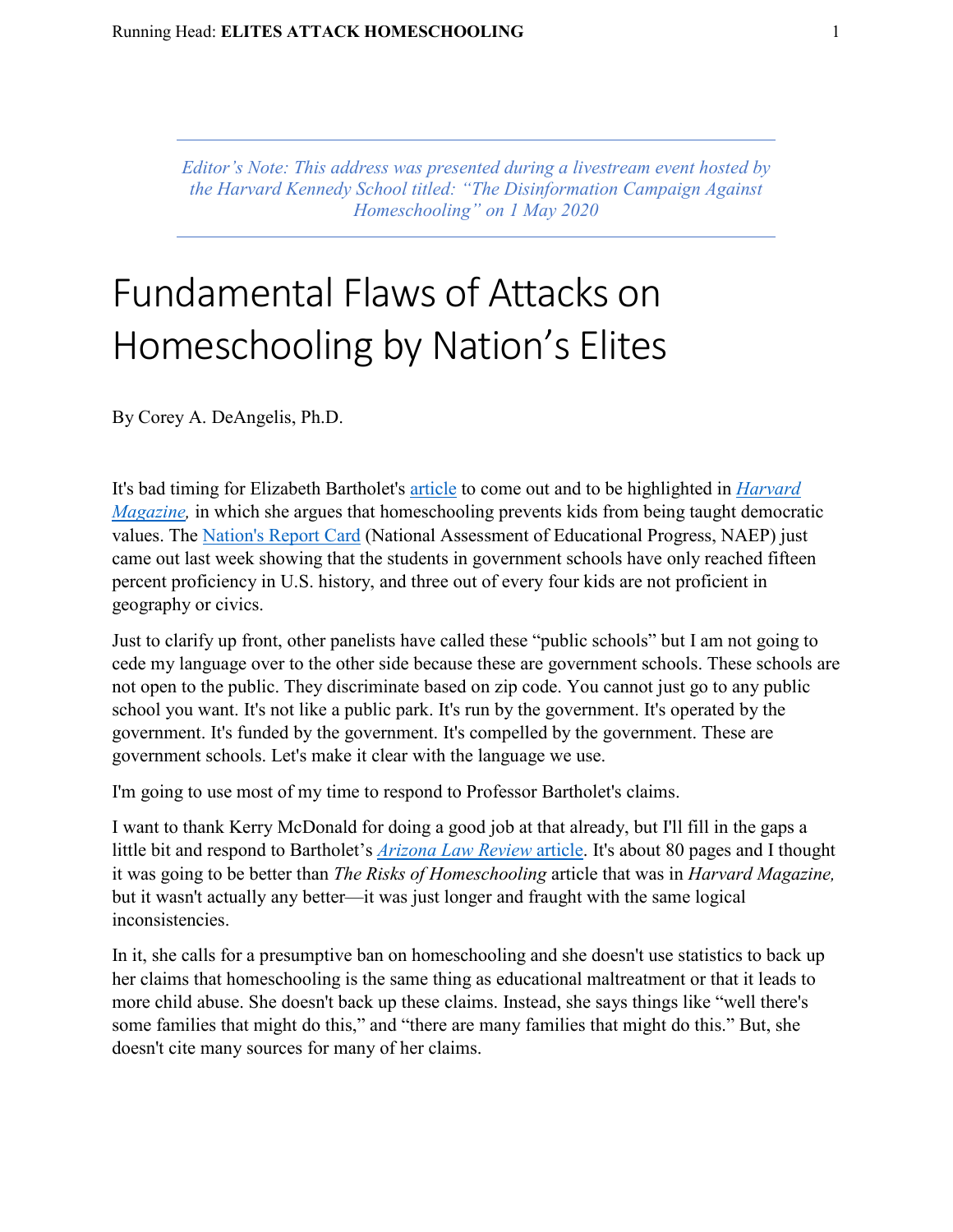A quick word search in her 80-page article reveals that the word "many" appears 90 times. The word "some" appears 120 times. Add these together: that's 210 times the word "many" or "some" is used in the article.

For comparison, my latest study was 72 pages long. I did a quick word search and the word "some" came up two times, compared to her one hundred and twenty times. The word "many" came up two times compared to her 90 times, and I'm actually embarrassed. I'm sorry, I shouldn't have used that word at all in my report. I'm kind of embarrassed that I had two instances instead of zero instances, because I like to back up my claims with statistics.

The problem is Elizabeth Bartholet doesn't do that—she instead paints with a broad brush. She doesn't give us any idea of how often these kinds of abuse and maltreatment are actually happening. Is it 0.2% of the population? Is it 0.1% of the population? We don't really get an understanding of that.

She essentially wants everybody to come out of this believing that substantial numbers of homeschoolers abuse their children or do not provide them with any meaningful education.

Obviously, homeschool parents have the best instincts for their children and knowledge about how to provide the best education for their individual children. I'm not saying that negative events never happened in the home, but I would argue that it's more likely that the kids are going to be provided with a better education in the home and the evidence actually supports that claim. The evidence is in favor of homeschooled students performing better academically and socially than their peers in regular schools.

Prof. Bartholet says a lot of things that might happen in the homeschool environment warrant a presumptive ban. But, if she took her same logic and applied it to the education system overall, she would instead have to call for a presumptive ban on the government schools. As Kerry mentioned, in [2004](https://www2.ed.gov/rschstat/research/pubs/misconductreview/index.html?fbclid=IwAR3cI-Jfp2WOlBWhjmRZGSkfD_Kb2NWVwk5go9O4g_AFyVkxEcXjhgxxeDs) the U.S. Department of Education estimated that one in every ten kids in government schools will experience some form of sexual misconduct by the government employees themselves by the time the kids graduate from high school. That doesn't even account for all the things that aren't reported.

Another [report](https://www.gao.gov/products/GAO-11-200) in 2010 by the Government Accountability Office (GAO) found that, on average, offending teachers will jump between three different school districts before this abuse is actually caught, if ever. One offender can have up to 72 victims in their lifetime. It's not as if nothing is happening that is a negative event in the government school system. That's the realistic counterfactual to homeschooling.

We shouldn't make perfect the enemy of the good. We shouldn't use the exceptions to prove the rule as Elizabeth Bartholet is doing, and we shouldn't compare homeschooling to perfection.

We should compare homeschooling to the realistic alternative, which is government schools. We don't have to say this happens "sometimes" or it happens "in many cases." We have hard data showing that this actually does happen in the government school system. If you're going to ban homeschooling, this would lead to more abuse and more educational maltreatment in the government school system.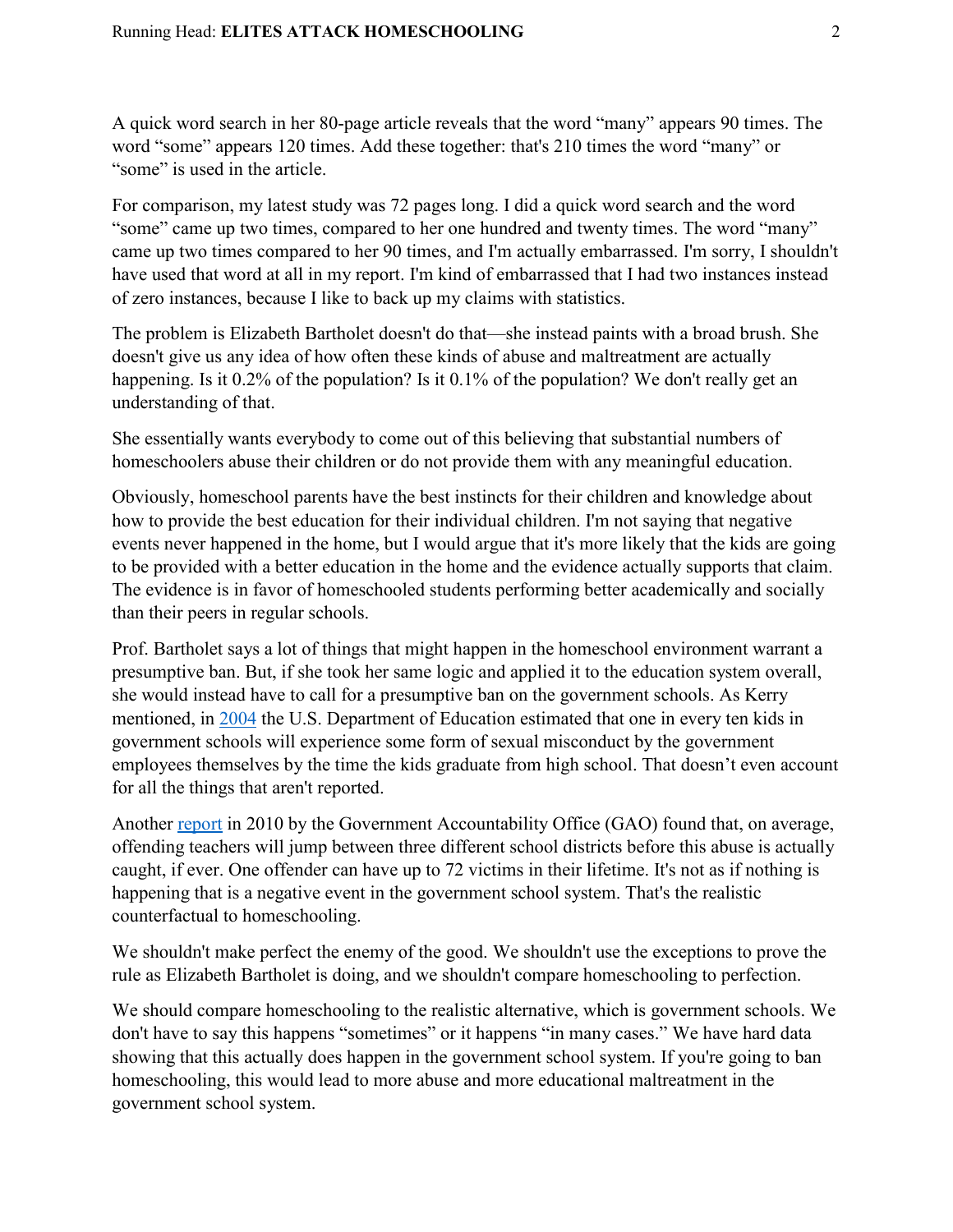As I said earlier, two out of every three kids are not proficient in reading according the most recent Nation's Report Card. Seventy-nine percent of government-run schools reported some type of violent incident or [crime](https://nces.ed.gov/pubsearch/pubsinfo.asp?pubid=2019047) on their campuses during the most recent school year. These data are from the National Center of Education Statistics [\(NCES\)](https://nces.ed.gov/pubsearch/pubsinfo.asp?pubid=2019047). Again, we shouldn't make perfect the enemy of the good. As Kerry mentioned earlier, when Elizabeth Bartholet does make a citation, and actually provides statistics, (for example, when she says ninety percent of homeschoolers are doing so for religious reasons), that's not an accurate claim.

If you go to the first two sources in the footnotes of her Law Review article, they link to blog pieces, which aren't scientific articles. I went through these blogs in places like *The Atlantic* and I couldn't locate any reference to the claim that ninety percent of homeschooling families choose to homeschool because they're Christians. Even if ninety percent of homeschooling families were Christians, and they've chosen that for that reason, they have that First Amendment right to a religious education for their families—even if people like Elizabeth Bartholet don't like it.

I'm not a religious person myself, but I will fight for people to be able to freely exercise their religion and to choose religious education.

The evidence is positive as well comparing, between sectors, homeschooling to the alternative, which is government schooling (or any other type of regular type of schooling). Brian Ray in 2017 in the *Journal of School Choice* [summarized](https://www.tandfonline.com/doi/full/10.1080/15582159.2017.1395638) 45 different studies on this; all of the rigorous evidence on the subject. He found that not every study was positive for homeschooling, but the vast majority of studies, I believe over 80% of the studies, were in favor of homeschooling.

Lindsey Burke also conducted a 2018 [review](http://efinstitute.org/academic-achievement-of-home-schooled-students-literature-review/) of the evidence and similarly found positive academic results for homeschool students. Brian Ray also conducted a 2018 [review,](https://www.nheri.org/child-abuse-of-public-school-private-school-and-homeschool-students-evidence-philosophy-and-reason/) and from the limited evidence that we have on the subject, abuse rates seem to be lower in the home than they are in schools. In 2019, Daniel Hamlin [found](https://www.tandfonline.com/doi/abs/10.1080/0161956X.2019.1617582) that homeschooled children are more likely to go to theaters and concerts than their peers in government schools even after controlling for differences in background characteristics of students.

Elizabeth Bartholet doesn't really contend with all of this evidence. She stoops down to ad hominem and attacks people like Brian Ray; attacks his funding sources and attacks his motives, instead of attacking the methods in the studies.

Of course, the studies aren't perfect. But, again, she makes perfect the enemy of the good. When she does address the methods of Ray's work she calls into question the representativeness of the sampled homeschool populations. But, researchers tend not to have access to the full population of homeschoolers. But we can still learn things from subsets of the population.

Ray often cites a lot of studies with sample sizes of a few thousand students, but Bartholet takes that evidence and dismisses it, saying "it's positive, but this is science that can't be trusted." Then, in her 80-page paper, she doesn't really provide any statistics at all.

Recently, she wrote in the *Boston Globe* that there was some [evidence](https://www.bostonglobe.com/2020/04/21/opinion/at-risk-children-need-more-than-virtual-visits-during-coronavirus-pandemic/) of homeschoolers being subject to more abuse than kids in conventional schools. She cites a pediatric [article](https://www.tdcaa.com/wp-content/uploads/Knox-Torture-as-a-Form-of-Child-Abuse-article.pdf) with a sample size of only 28 children from just five different clinics and extrapolates to the entire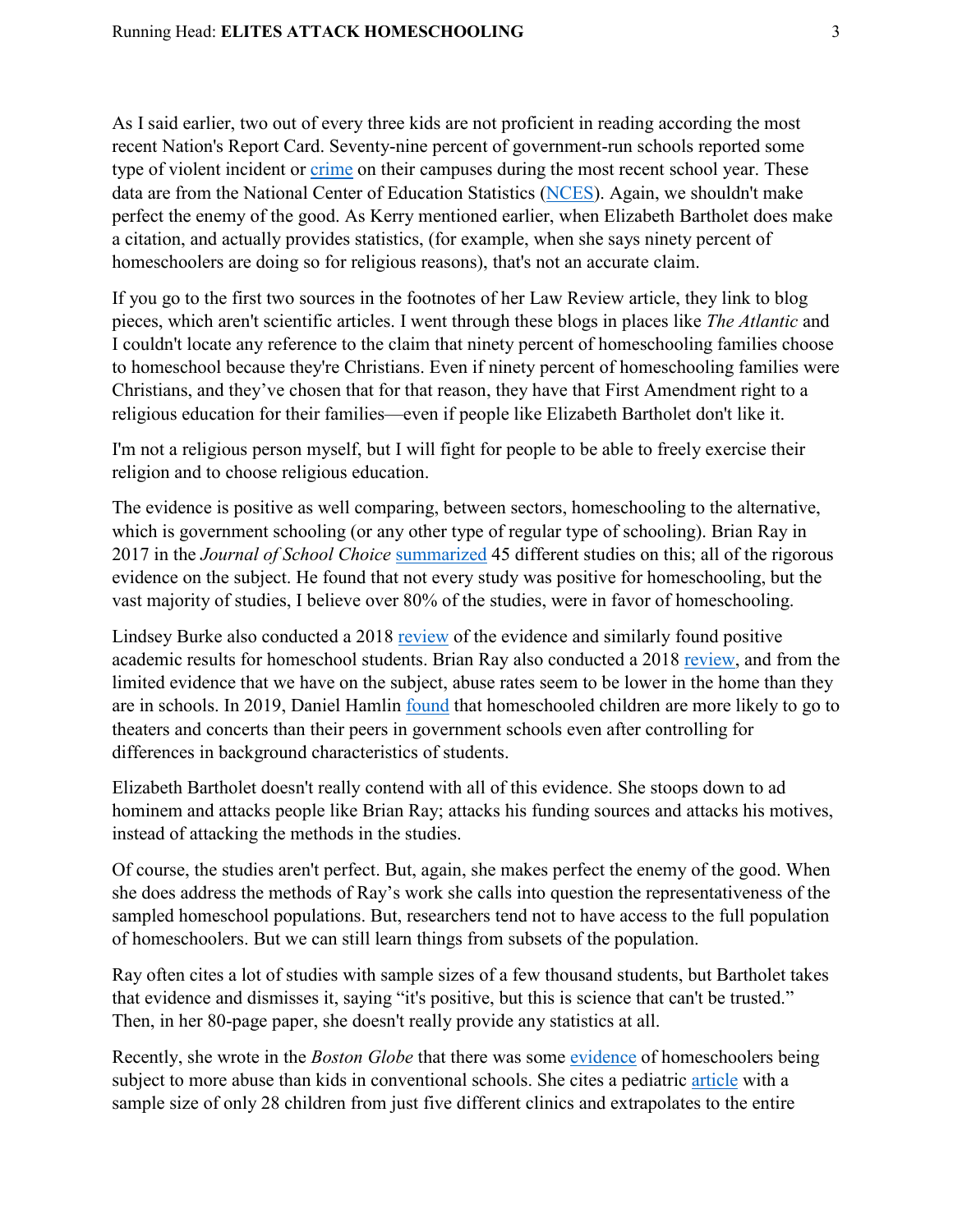homeschool population. She asserts, based on this study of 28 students, that there's evidence that home schoolers are abused at higher rates than students in conventional schools.

She commits the same fallacies that she accuses Brian Ray of, but she does it to a larger extent: Ray cites studies that have more than 28 students—studies that are more representative of the population.

The researchers that conducted the study of the 28 students explained that this was a non-random sample. They hand-picked the students to tell a particular story… and they said that. They said that other people should not use the results for statistical comparison purposes, but that didn't prevent Elizabeth Bartholet from doing just that in her recent *Boston Globe* piece. The *Boston Globe* should issue a correction of that statement.

Even if the evidence wasn't in favor of homeschooling, there still should not be a presumptive ban on homeschooling. All researchers know that the science is not perfect. It's flawed, and Bartholet acknowledges that when studies of homeschooling reveal positive outcomes. However, she doesn't apply the same scrutiny to research that aligns with her biases.

While Elizabeth Bartholet attacked the character of Brian Ray, she cited a study led by Barbara Knox who had been [under investigation](https://www.postcrescent.com/story/news/2020/03/03/child-abuse-pediatricians-tactics-conclusions-questioned-parents/4883001002/) for reportedly pressuring her colleagues to say there was evidence of abuse of children when there actually wasn't.

Science is flawed. She understands that; we all understand that, but we can still learn from it. Science doesn't grant us our rights. Our rights pre-exist the government. We should not be guilty until proven innocent. On the contrary, we should be innocent until proven guilty. That's how our legal system works in the United States, and rightly so. The science is flawed, so that shouldn't be used against us to take away our right to educate our own children at home.

Imagine if you applied this "guilty until proven innocent" logic to other areas of our life. If it's justified to force us to send our kids to government-run schools or other types of schools, then why wait until the age of five years old? Are they going to demand we give our kids to the government at age zero, because kids are vulnerable between the ages of 0 and 5?

The argument behind a presumptive ban is that "if you have nothing to hide, then you should be more than happy to surrender your liberties to the government." Why end it at the age of 18, if you have nothing to hide? This argument can be applied to relationships over the age of 18 as well. Relationships between people over age 18 carry risks of some forms of abuse. If there is some risk of abuse happening, does that mean that we should all have to go to government counselors and pay for their services—100% of people in relationships—just because there might be a *potential* for abuse? Everybody would agree that's ridiculous.

We shouldn't punish 100% of the population for the misdeeds of a few bad actors. But, of course, if there are signs of abuse then the government should obviously come in and intervene. What's interesting in Elizabeth Bartholet's [Arizona Law Review article](https://arizonalawreview.org/homeschooling-parent-rights-absolutism-vs-child-rights-to-education-protection/) is that in her title she implies that people are arguing for parental rights absolutism, but no one here on this panel is arguing that parents should have absolute rights over their children; that they should be able to abuse their children or harm their children or provide them with absolutely zero education. No one is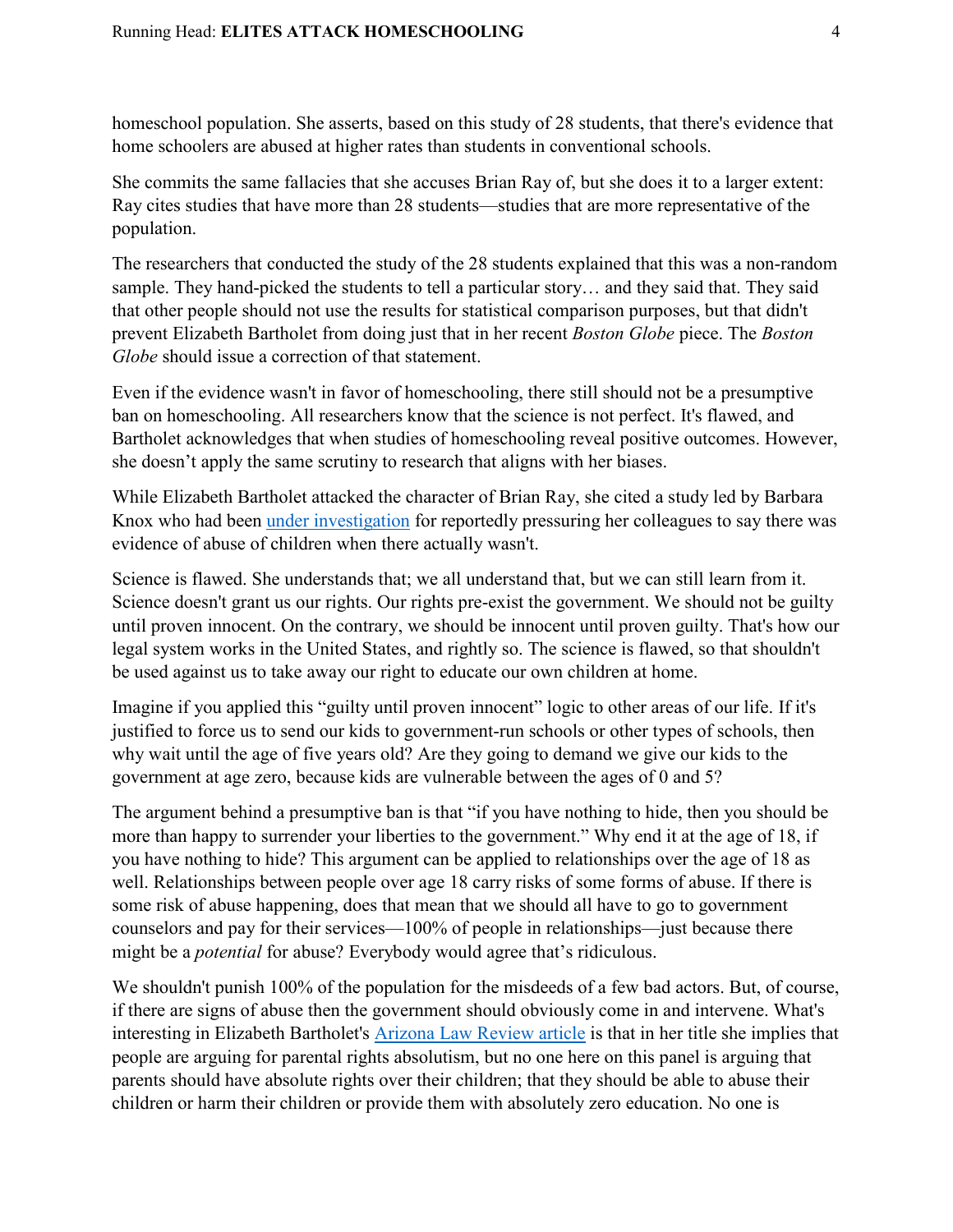arguing for that. We're saying that a presumptive ban is ridiculous because it makes us all guilty until proven innocent. On the other hand, the government should have to prove to us why they should be able to take our kids away from us. That should always be the case. That's how our legal system currently works in the United States.

Let's imagine the application of this argument to food. Food is important for young children; we want them to be healthy. There is a risk for abuse related to food. Should we have government bureaucrats come to our dinner tables each day? Should we have to prove our innocence to them and show them our children are eating broccoli?

The logic behind Elizabeth Bartholet's assertion is "if you have nothing to hide, if you're feeding your child good food, then you shouldn't have anything to worry about. You won't have anything to worry about with government bureaucrats coming into your home for dinner each night." This would be completely ridiculous.

Considering the response to the Harvard magazine article, it appears that a lot of people think that we should be able to keep our liberties and that we should all be innocent until proven guilty. We can go on and on and on with other examples: the Fourth Amendment would essentially be thrown out the door, because the cops could say, "we don't need a warrant because you don't have anything to hide, so we should be able to come into your house." We wouldn't be protected from unreasonable search and seizure. Same thing with the Fifth Amendment: "well Corey, if you have nothing to hide you shouldn't be able to take the plead the Fifth; you shouldn't have a right to remain silent. If you have nothing to hide, then you shouldn't have anything to worry about."

Similarly, with stop-and-frisk policies: "if you have nothing to hide; if you don't have any drugs on you; you don't have a gun on you, then the cops should be able to stop you at random in the streets." There are a lot of unintended consequences with these types of policies and the people who advocate for these types of policies seem to assume that bureaucrats are benevolent and that they'll never make mistakes.

A lot of innocent people have been harmed by stop-and-frisk policies. The cop might have thought, for example, that the person had a gun when it was just an iPhone. That could result in the death of individuals. Similarly, I don't trust the government to have a perfect definition of what education ought to look like. So, what happens if you try to make your case to prove your innocence to be able to homeschool your child, then the bureaucrat says "well you're implementing a religious education. That's educational maltreatment, so your request is denied"? That would be a huge violation of our liberties. I don't trust the bureaucrats to figure out the food pyramid. I don't trust bureaucrats to figure out a lot of other aspects of life, and I certainly don't trust them to figure out what's best for my own child when they don't even know their names.

The central theme of Elizabeth Bartholet's argument is a strawman. No one here is arguing for absolute rights of parents, we're arguing that the burden of proof rightly remains on the government. They should have to make a case to curtail our right to educate our own children at home. We're not arguing that abuse is okay. It's unfortunate that the title of Bartholet's article in *Arizona Law Review* made it through peer review. It sets up a strawman that homeschoolers are